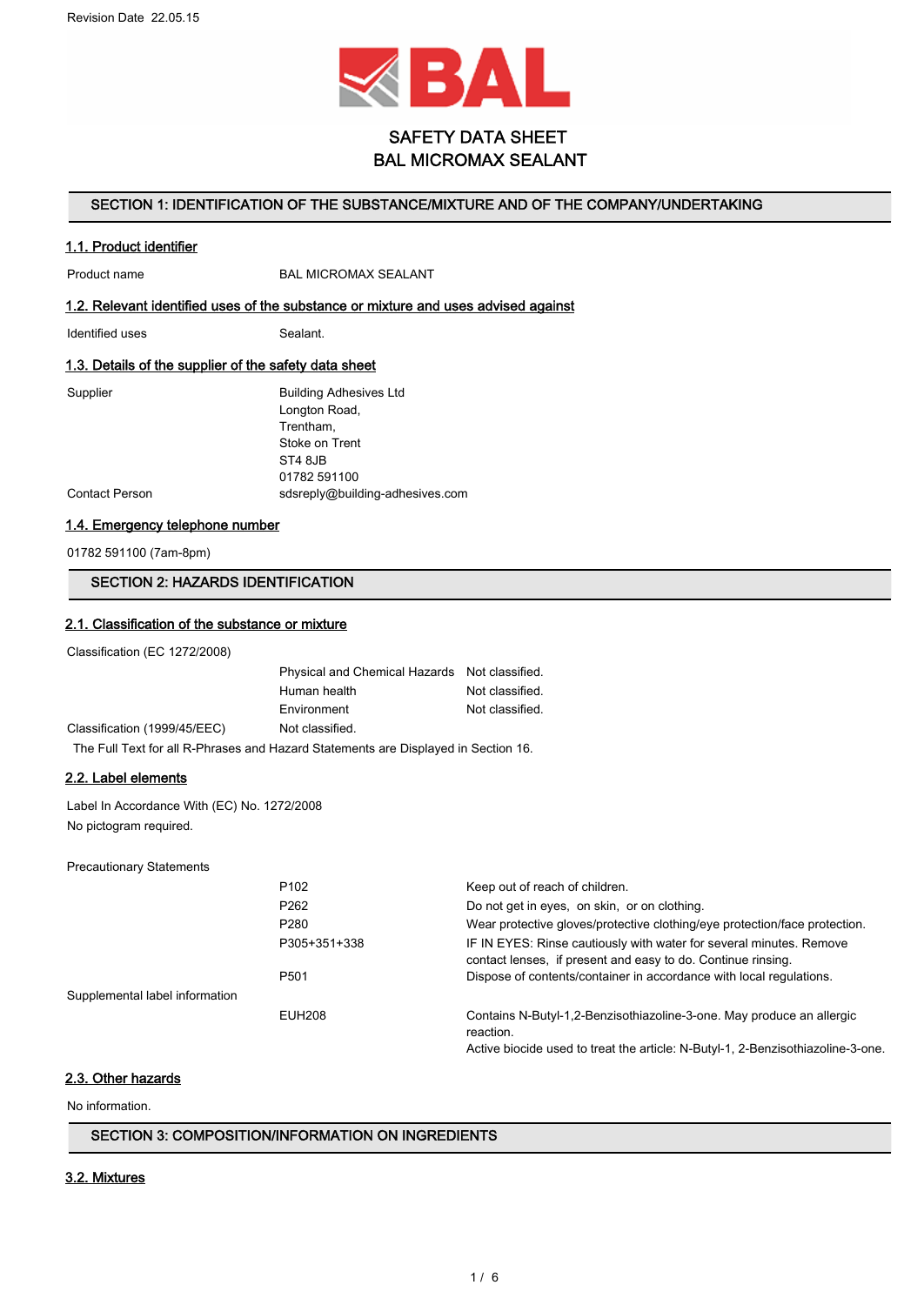| METHYLTRIACETOXYSILANE                                                                                                             |                   |                                                           | $1 - 5%$ |
|------------------------------------------------------------------------------------------------------------------------------------|-------------------|-----------------------------------------------------------|----------|
| CAS-No.: 4253-34-3                                                                                                                 | EC No.:           |                                                           |          |
| Classification (EC 1272/2008)<br>Not classified.                                                                                   |                   | Classification (67/548/EEC)<br>C,R34<br>R <sub>14</sub> . |          |
| N-Butyl-1,2-Benzisothiazoline-3-one                                                                                                |                   |                                                           | $< 1\%$  |
| CAS-No.: 4299-07-4                                                                                                                 | EC No.:           |                                                           |          |
| Classification (EC 1272/2008)<br>Skin Corr. 1B - H314<br>Skin Sens. 1 - H317<br>Aquatic Acute 1 - H400<br>Aquatic Chronic 1 - H410 |                   | Classification (67/548/EEC)<br>C.R34<br>N;R50/53.<br>R43. |          |
| OCTAMETHYLCYCLOTETRASILOXANE                                                                                                       |                   |                                                           | $1 - 5%$ |
| CAS-No.: 556-67-2                                                                                                                  | EC No.: 209-136-7 |                                                           |          |
| Classification (EC 1272/2008)<br>Repr. 2 - H361f<br>Aquatic Chronic 4 - H413                                                       |                   | Classification (67/548/EEC)<br>Repr. Cat. 3; R62 R53      |          |

The Full Text for all R-Phrases and Hazard Statements are Displayed in Section 16.

## SECTION 4: FIRST AID MEASURES

### 4.1. Description of first aid measures

Inhalation

Move the exposed person to fresh air at once. Rinse nose and mouth with water. Get medical attention if any discomfort continues. Ingestion

NEVER MAKE AN UNCONSCIOUS PERSON VOMIT OR DRINK FLUIDS! Rinse mouth thoroughly. Get medical attention if any discomfort continues.

Skin contact

Remove affected person from source of contamination. Remove contaminated clothing. Wash the skin immediately with soap and water. Get medical attention if any discomfort continues.

Eye contact

Make sure to remove any contact lenses from the eyes before rinsing. Promptly wash eyes with plenty of water while lifting the eye lids. Continue to rinse for at least 15 minutes. Get medical attention if any discomfort continues.

### 4.2. Most important symptoms and effects, both acute and delayed

General information

No further information available.

### 4.3. Indication of any immediate medical attention and special treatment needed

No specific first aid measures noted.

### SECTION 5: FIREFIGHTING MEASURES

#### 5.1. Extinguishing media

Extinguishing media

This product is not flammable. Use fire-extinguishing media appropriate for surrounding materials.

### 5.2. Special hazards arising from the substance or mixture

Hazardous combustion products None under normal conditions.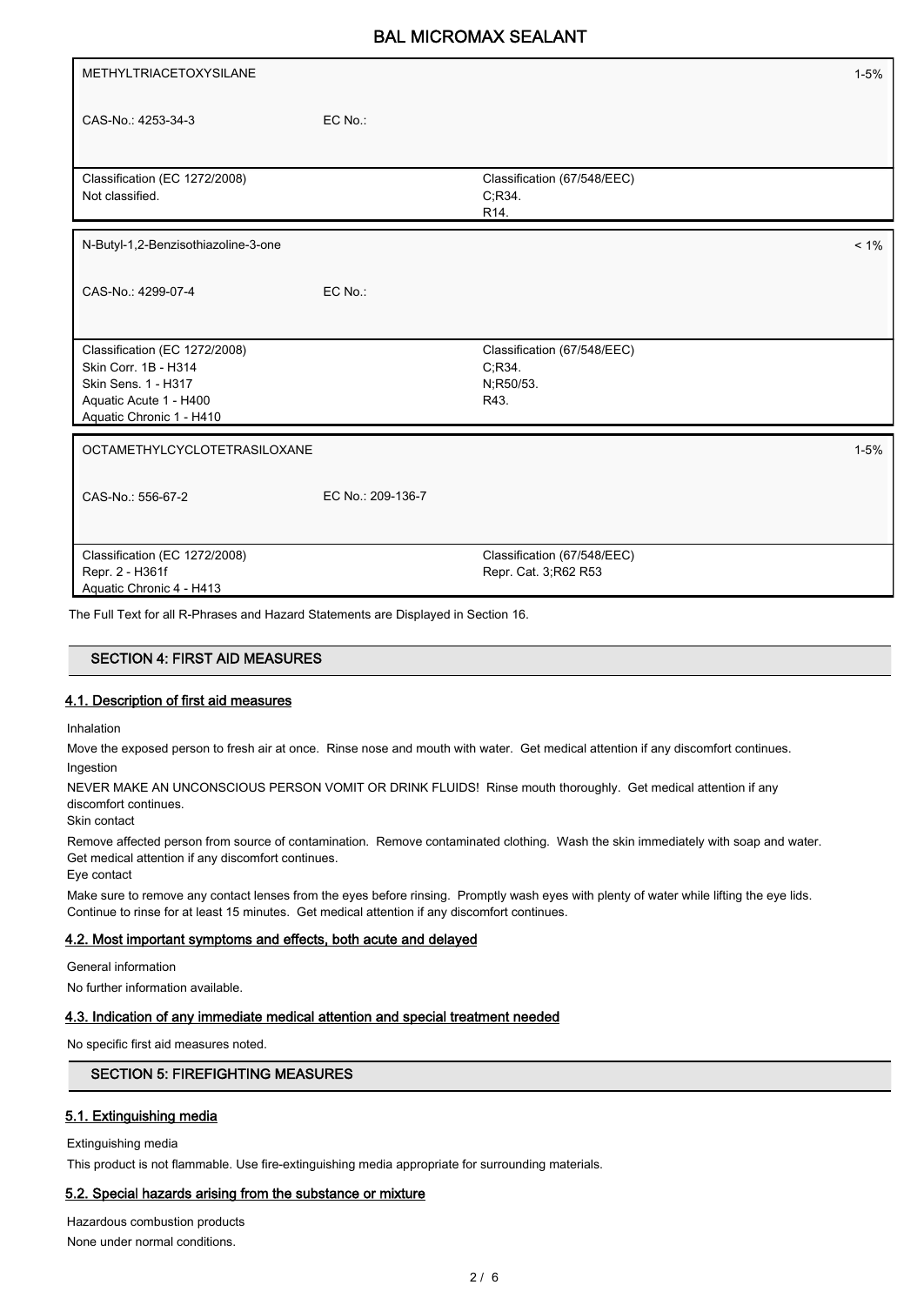Unusual Fire & Explosion Hazards No unusual fire or explosion hazards noted. Specific hazards Not known.

## 5.3. Advice for firefighters

Special Fire Fighting Procedures No specific fire fighting procedure given.

## SECTION 6: ACCIDENTAL RELEASE MEASURES

#### 6.1. Personal precautions, protective equipment and emergency procedures

Wear protective clothing as described in Section 8 of this safety data sheet.

#### 6.2. Environmental precautions

Not relevant considering the small amounts used.

#### 6.3. Methods and material for containment and cleaning up

Stop leak if possible without risk. Absorb in vermiculite, dry sand or earth and place into containers. Flush with plenty of water to clean spillage area. Do not contaminate water sources or sewer.

### 6.4. Reference to other sections

Wear protective clothing as described in Section 8 of this safety data sheet.

## SECTION 7: HANDLING AND STORAGE

### 7.1. Precautions for safe handling

Avoid spilling, skin and eye contact. Acetic acid is released during curing.

### 7.2. Conditions for safe storage, including any incompatibilities

Store in tightly closed original container in a dry, cool and well-ventilated place. Keep in original container.

### 7.3. Specific end use(s)

The identified uses for this product are detailed in Section 1.2.

### SECTION 8: EXPOSURE CONTROLS/PERSONAL PROTECTION

### 8.1. Control parameters

### 8.2. Exposure controls

Protective equipment



Engineering measures

Provide adequate ventilation. Observe occupational exposure limits and minimize the risk of inhalation of vapours.

Respiratory equipment

No specific recommendation made, but respiratory protection may still be required under exceptional circumstances when excessive air contamination exists.

Hand protection

Use suitable protective gloves if risk of skin contact.

Eye protection

If risk of splashing, wear safety goggles or face shield.

Other Protection

Wear appropriate clothing to prevent any possibility of skin contact.

Hygiene measures

DO NOT SMOKE IN WORK AREA! Wash hands at the end of each work shift and before eating, smoking and using the toilet. Wash promptly if skin becomes wet or contaminated. Promptly remove any clothing that becomes contaminated. Use appropriate skin cream to prevent drying of skin. When using do not eat, drink or smoke.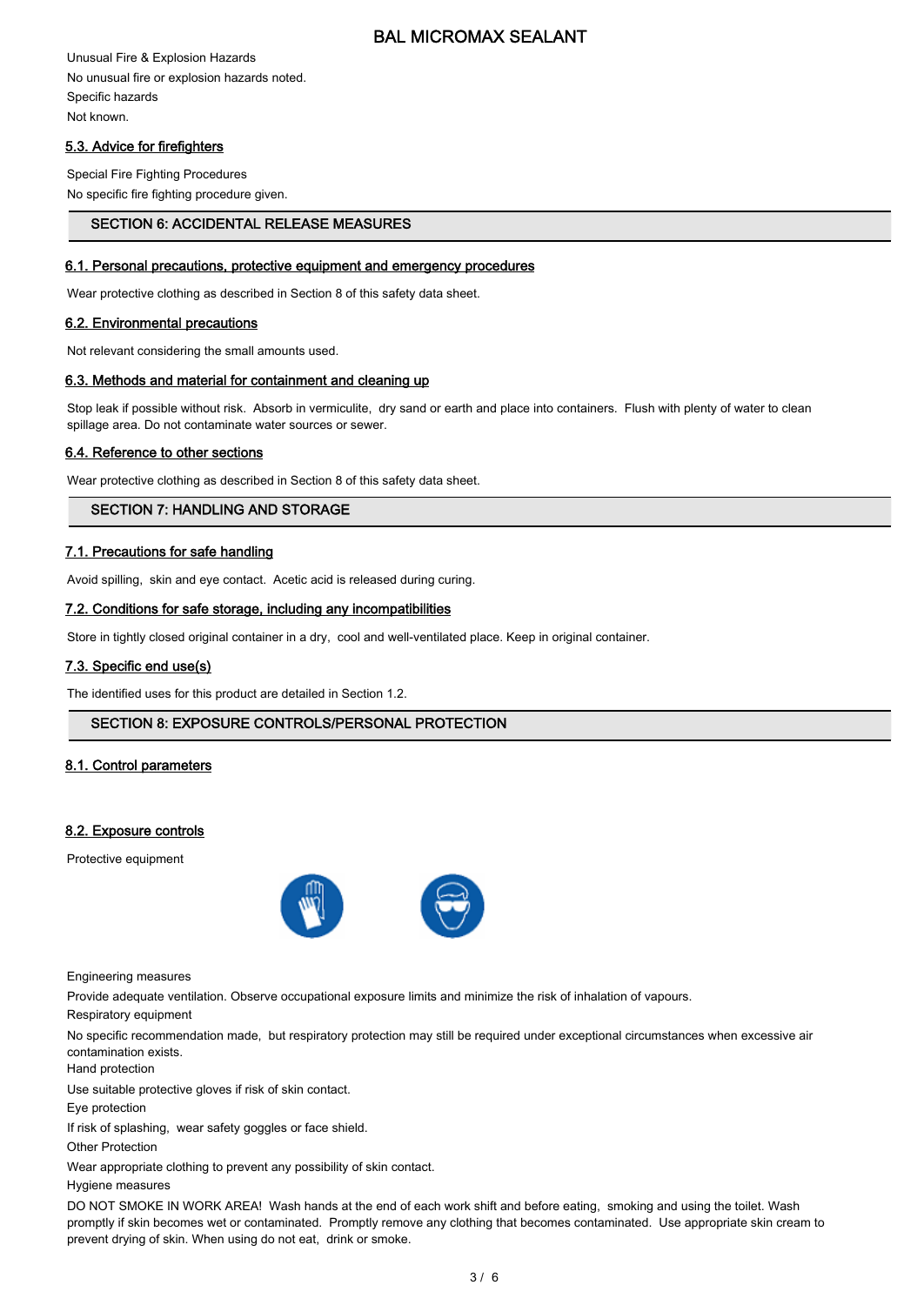## SECTION 9: PHYSICAL AND CHEMICAL PROPERTIES

### 9.1. Information on basic physical and chemical properties

Appearance Paste

Odour **Acetic acid.** 

### 9.2. Other information

No information required.

## SECTION 10: STABILITY AND REACTIVITY

### 10.1. Reactivity

No specific reactivity hazards associated with this product.

### 10.2. Chemical stability

Stable under normal temperature conditions.

#### 10.3. Possibility of hazardous reactions

Not relevant

### 10.4. Conditions to avoid

Avoid excessive heat for prolonged periods of time.

#### 10.5. Incompatible materials

Materials To Avoid No specific, or groups of materials are likely to react to produce a hazardous situation.

### 10.6. Hazardous decomposition products

Fire creates: Carbon monoxide (CO). Carbon dioxide (CO2).

### SECTION 11: TOXICOLOGICAL INFORMATION

### 11.1. Information on toxicological effects

Inhalation In high concentrations, vapours may irritate throat and respiratory system and cause coughing.

Ingestion May cause discomfort if swallowed.

Skin contact Liquid may irritate skin. Eye contact Spray and vapour in the eyes may cause irritation and smarting.

## SECTION 12: ECOLOGICAL INFORMATION

**Ecotoxicity** Not regarded as dangerous for the environment.

### 12.1. Toxicity

The product is not toxic.

### 12.2. Persistence and degradability

No information available.

### 12.3. Bioaccumulative potential

Bioaccumulative potential No data available on bioaccumulation.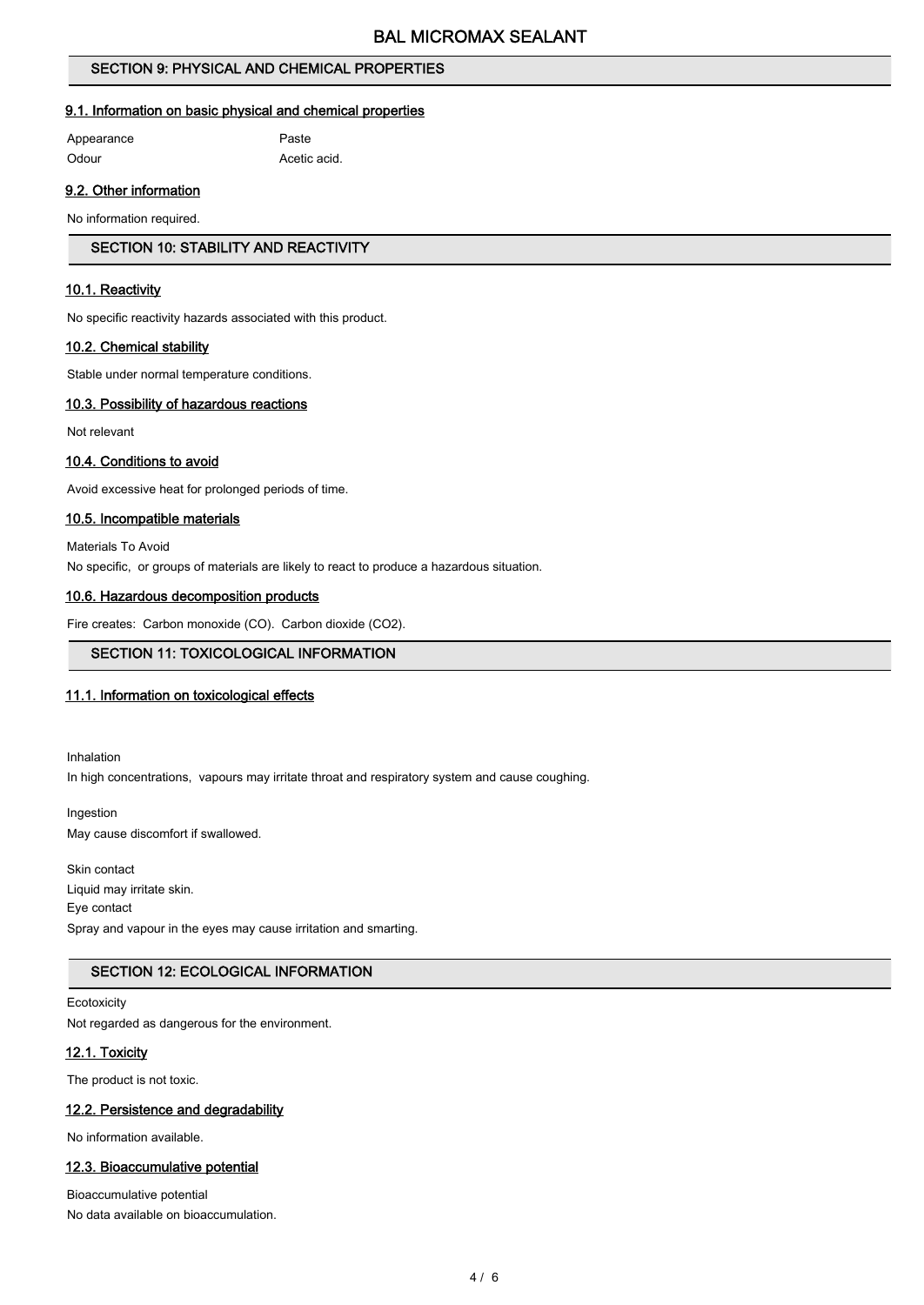## 12.4. Mobility in soil

Mobility:

The product is non-volatile.

### 12.5. Results of PBT and vPvB assessment

No information available.

## 12.6. Other adverse effects

None known.

### SECTION 13: DISPOSAL CONSIDERATIONS

## 13.1. Waste treatment methods

Dispose of waste and residues in accordance with local authority requirements.

## SECTION 14: TRANSPORT INFORMATION

| General                     | The product is not covered by international regulation on the transport of dangerous goods (IMDG, IATA,<br>ADR/RID). |
|-----------------------------|----------------------------------------------------------------------------------------------------------------------|
| <b>Road Transport Notes</b> | Not Classified                                                                                                       |
| <b>Rail Transport Notes</b> | Not classified.                                                                                                      |
| Sea Transport Notes         | Not classified.                                                                                                      |
| Air Transport Notes         | Not classified.                                                                                                      |
|                             |                                                                                                                      |

### 14.1. UN number

Not applicable.

## 14.2. UN proper shipping name

Not applicable.

## 14.3. Transport hazard class(es)

Transport Labels

No transport warning sign required.

## 14.4. Packing group

Not applicable.

## 14.5. Environmental hazards

Environmentally Hazardous Substance/Marine Pollutant No.

### 14.6. Special precautions for user

Not applicable.

## 14.7. Transport in bulk according to Annex II of MARPOL73/78 and the IBC Code

Not applicable.

### SECTION 15: REGULATORY INFORMATION

### 15.1. Safety, health and environmental regulations/legislation specific for the substance or mixture

Statutory Instruments

The Chemicals (Hazard Information and Packaging for Supply) Regulations 2009 (S.I 2009 No. 716).

Approved Code Of Practice

Classification and Labelling of Substances and Preparations Dangerous for Supply. Safety Data Sheets for Substances and Preparations. Guidance Notes

Workplace Exposure Limits EH40. CHIP for everyone HSG(108).